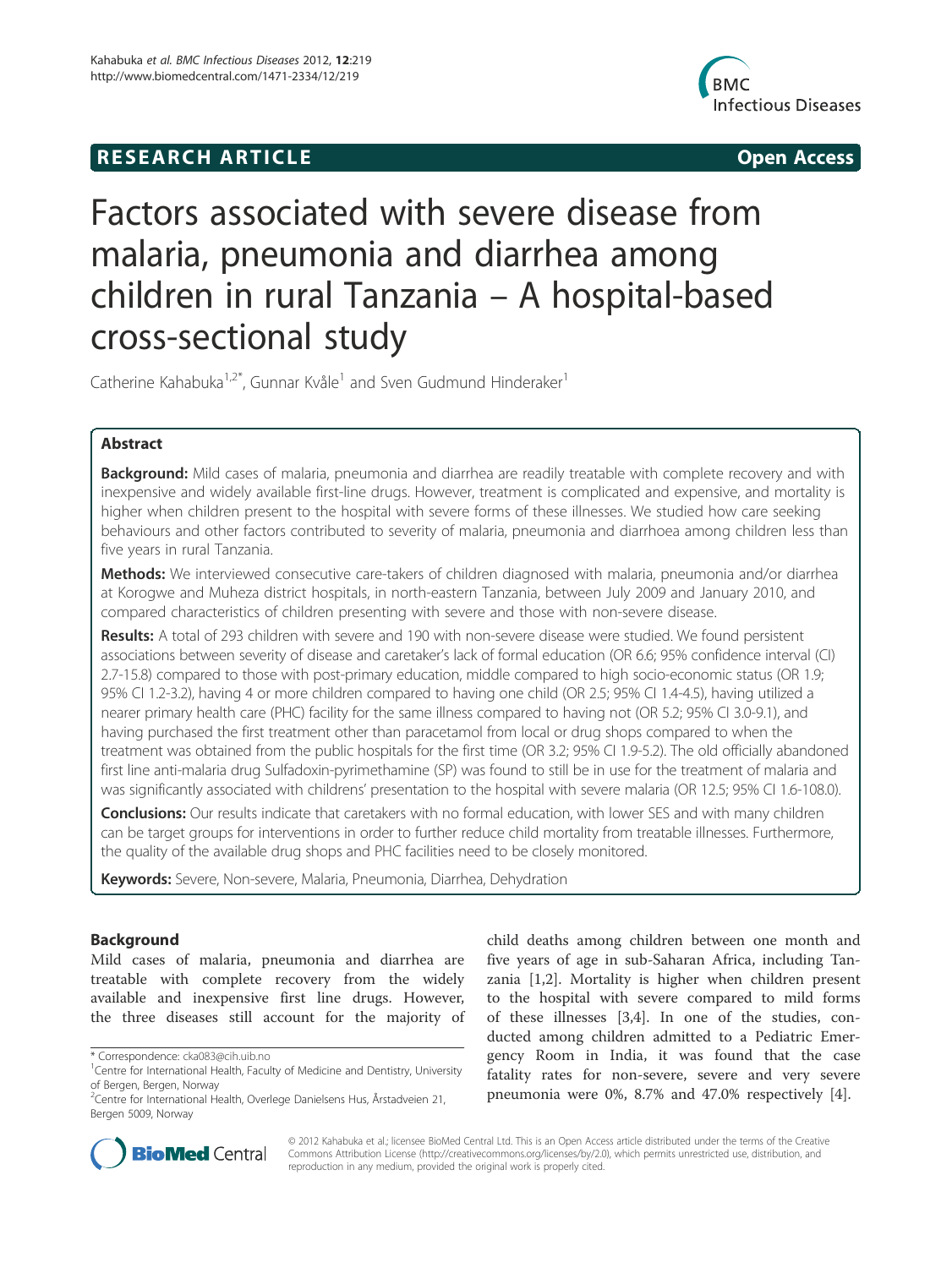There have been many efforts to prevent infections in children through vaccination programmes and other community interventions, some with success. One example is the reduction of malaria incidence following the wide distribution of insecticide-treated mosquito nets [5,6]. However, primary prevention of infectious diseases is still difficult to achieve particularly for children in poor families who are continuously exposed to health risks and other hazards typical in poor communities. In addition, many children from poor families are undernourished, making them less resistant to infections. This makes early disease detection and timely management crucial in preventing deaths of these children from treatable illnesses.

There has been an unacceptable widening gap in child mortality between rich and poor countries as well as between wealthy and poor children within many countries (9). Within countries child mortality is often higher in rural areas, and among the poor and less educated families [7,8]. These inequities are compounded by the reduced access to available preventive and curative interventions by children from poor families. Public subsidies for health services frequently benefit rich people more than the poor [8]. Health interventions targeting children from poor families may significantly contribute to further reduction in child mortality from treatable illnesses.

We wanted to know what characterizes children who are more likely to develop severe disease from malaria, pneumonia and diarrhoea. Hence, we conducted a hospital based cross-sectional survey in two predominantly rural districts of Tanzania, and compared children presenting at two district hospitals with severe from those presenting with mild forms of malaria, pneumonia and diarrhoea. Our main objective was to assess determinants of severe disease, particularly health care seeking factors, among under-five children in the study area.

# Methods

# Study area

The study was conducted at Korogwe and Muheza district hospitals of Tanga Region in north-eastern Tanzania. The two hospitals serve as referral hospitals in the two districts. Korogwe district is located about 100 km inland from Tanga. Based on the 2002 Census and a population growth rate of 1.2% per year [9], the projected population in 2009 was 282,901. The district is served by 47 dispensaries, four health centres, one district hospital and two church owned hospitals. Muheza district is around 25 km from the city of Tanga and is about 70 km from Korogwe. Based on 2002 census and a population growth rate of 1.4%, it had a projected population of 306,862 in 2009 [9], which is served by 54 dispensaries, four health centres, and one district hospital. The two districts are predominantly rural and the people are mainly subsistence farmers of maize, cassava, oranges, coconut, rice and banana. Malaria is the leading cause of admissions and deaths among under-five children in both districts [10,11].

#### Study design and sample size

This was a cross-sectional hospital based survey among care-takers who brought their sick children at Korogwe and Muheza district hospitals. The target population was care-takers of children between 1 month and 5 years, with a diagnosis of malaria, pneumonia or diarrhoea seen at the outpatient clinics in the two hospitals. In order to detect a difference of 15% in risk of having severe disease, assuming that the risk factor is present in 35% severe and 20% non-severe cases, granted 80% statistical power and a 95% confidence level, we needed at least 296 cases.

### Data collection

Data was collected between July 2009 and January 2010. We identified all sick children presenting with symptoms suggestive of our diseases of interest to the outpatient department between 09am and 02pm i.e. fever, cough, difficult or fast breathing, diarrhoea and vomiting. These were reviewed and assigned diagnosis as per WHO guidelines [12] by the principal investigator or a trained clinical officer. Children with a diagnosis of malaria, pneumonia or diarrhoea were included in the study. While the diagnosis of pneumonia and diarrhoea was reached clinically, malaria diagnosis was confirmed with a rapid malaria diagnostic test (Paracheck<sup>®</sup>).

Interviews were conducted by trained clinical officers after obtaining a written informed consent. Children who did not need admission were interviewed in a room located near the outpatient department while caretakers of children who were admitted to the hospital were interviewed later within their respective wards, after the child had received initial treatment. The information collected included care-seeking information with all treatments received and places they were obtained from, availability and use of primary care facilities and referral information. Other information collected included questions about indicators of socio-economic status such as household characteristics, composition and assets. All children were also assessed for weight and mid-upper arm circumference (measured at the mid-point between the tip of the shoulder and the tip of the elbow). Caretakers of fifteen severely ill children who died before the interviews could be conducted were not included.

#### Ethical consideration

Ethical approval was obtained from the National Institute for Medical Research in Tanzania. Prior to conducting the interviews, informed written consent was obtained from all caretakers for their participation and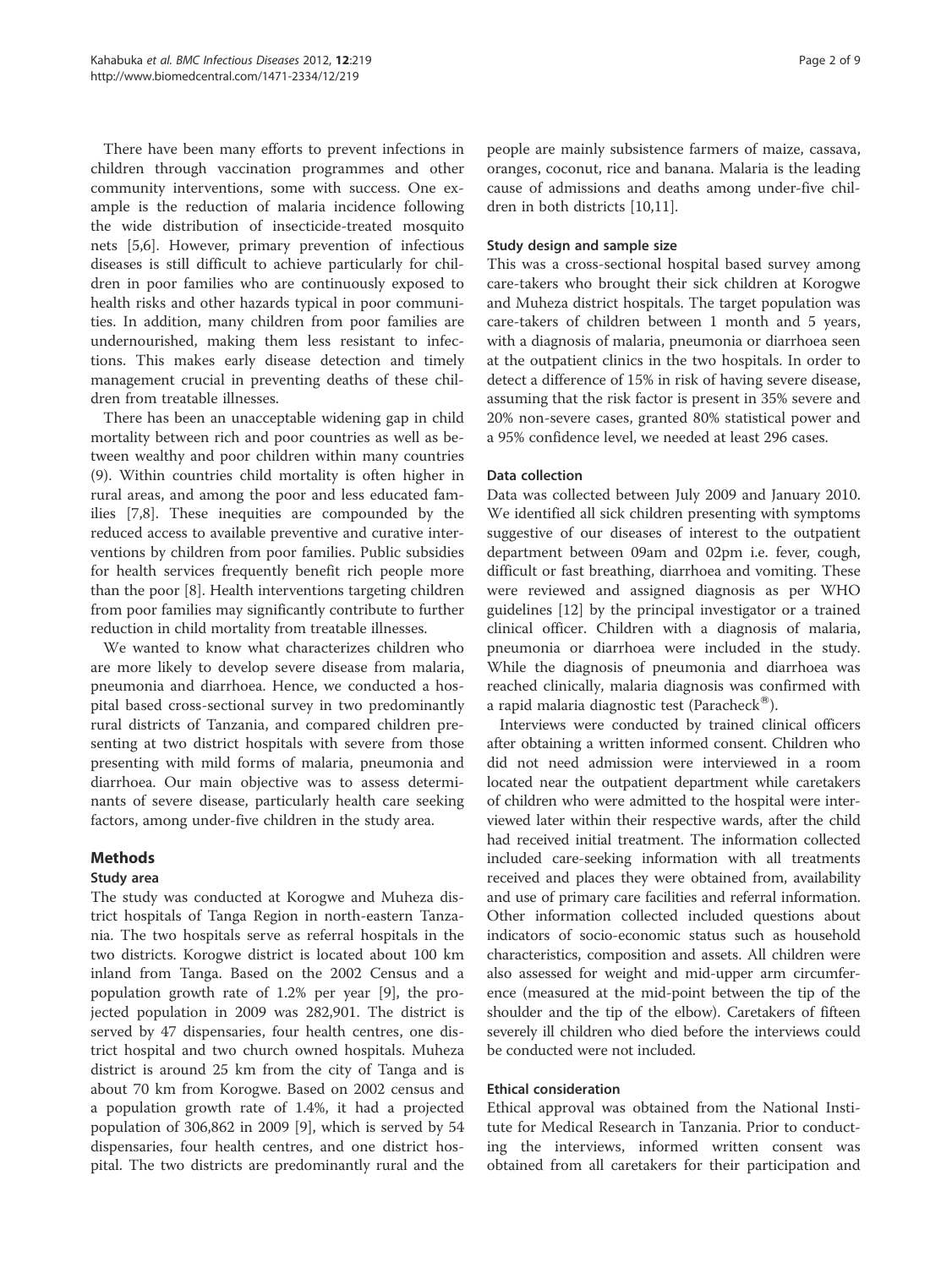participation of their children, and none refused. All study procedures were conducted with caution not to interfere with the patients' ordinary consultations and only after the child had initiated all the necessary treatment.

#### Data analysis

Data was double-entered and validated using Epidata version 3.1 and SPSS version 18 was used for analysis. Severe disease included all children with one or more of the following diagnoses: severe malaria, severe and very severe pneumonia, and acute watery diarrhoea (AWD) with some and with severe dehydration. Mild disease included non-severe malaria, mild pneumonia and AWD with no dehydration. We performed bivariate analysis to examine associations between child's disease severity status and potential predictors. Multivariate analyses were used to determine predictors that remained associated with severe disease when adjusted for other factors. The variables selected for the multivariate model were either significant (p-value  $\langle 0.05 \rangle$ ) in the bivariate analysis or shown to be significant in previously published studies.

#### Results

We completed interviews with 560 caretakers of children with a history of symptoms suggestive of malaria, pneumonia or diarrhoea. Out these children, 483 qualified for one or more of above diagnoses and 293 were classified as severe cases. Thirty seven children had more than one diagnosis and if one or more of the diagnoses were severe then the child was categorized as a severe case. Figure 1 summarises the proportion of children with the three diseases together and their severity classification.

The number of study participants enrolled from each district was fairly equal; 258 (53.7%) from Korogwe versus 225 (46.3%) from Muheza. Children were fairly equally distributed by sex and 37% were below one year (Table 1). The majority of caretakers had primary education (75.8%) and were peasants (61.1%). Most caretakers reported having two to three living children and 121 (25.1%) had experienced at least one child death (aged less than five years) in the past.

We used logistic regression to explore any potential associations between participants' background characteristics and severe disease in our sample of children (Table 1). We found severe disease to be slightly more common among younger compared to older children (64.8% among infants versus 52.3% among children aged two or more years) as well as among children with smaller mid-upper arm circumference (70.6% among children with MUAC between 8.0-13.9 cm compared to 53.7% among those with MUAC of 15 cm and above). Caretakers with no formal education had significantly higher chances of presenting with a severely ill child compared



to those with primary and post-primary education (82.1% versus 57.9% and 43.6% respectively). Risk of severe disease was also positively associated with lower socioeconomic status, increasing number of caretakers' own alive children and increasing travel time from home to the district (study) hospital (Table 1).

Almost all care-takers (442/483; 91.5%) had taken some action within the first 24 hours after recognizing the first child's symptom. Fever was most frequently reported to be among the first symptoms (61.7%), followed by cough (44.5%). Diarrhea and vomiting was reported to be among the first symptoms in 23.4% and 21.6% of children respectively. Convulsions was experienced by 45 (9.3%) children but was only mentioned as the first symptom in 15 (3.1%) children.

The first option of care for the majority (50.5%) was giving treatment purchased from local and drug shops, mainly paracetamol. A few (15.3%) had given treatments available at home, commonly from previous consultations. Only 104 (21.5%) caretakers reported to have taken their children to the public hospitals within the first 24 hours of onset of symptoms.

Medications given at home were commonly leftovers of previous consultations but were also reported to be purchased from local shops. These included, apart from paracetamol and oral rehydration fluid, tablets like metronidazole, zinc, salbutamol, cotrimoxazole, and syrups like quinine and amoxicillin. Drug shops had more medications and also the specially-packed first line antimalaria drug  $(ALu^{\omega})$  that was only to be obtained from public facilities at the time of data collection.

The majority of caretakers (60.5%) who reported not to utilize their nearer PHC facilities had obtained their first treatment other than paracetamol at the study hospital, most of them (77.6%) within 1–2 days of onset of child's symptoms. Likewise, majority of caretakers (84.5%) who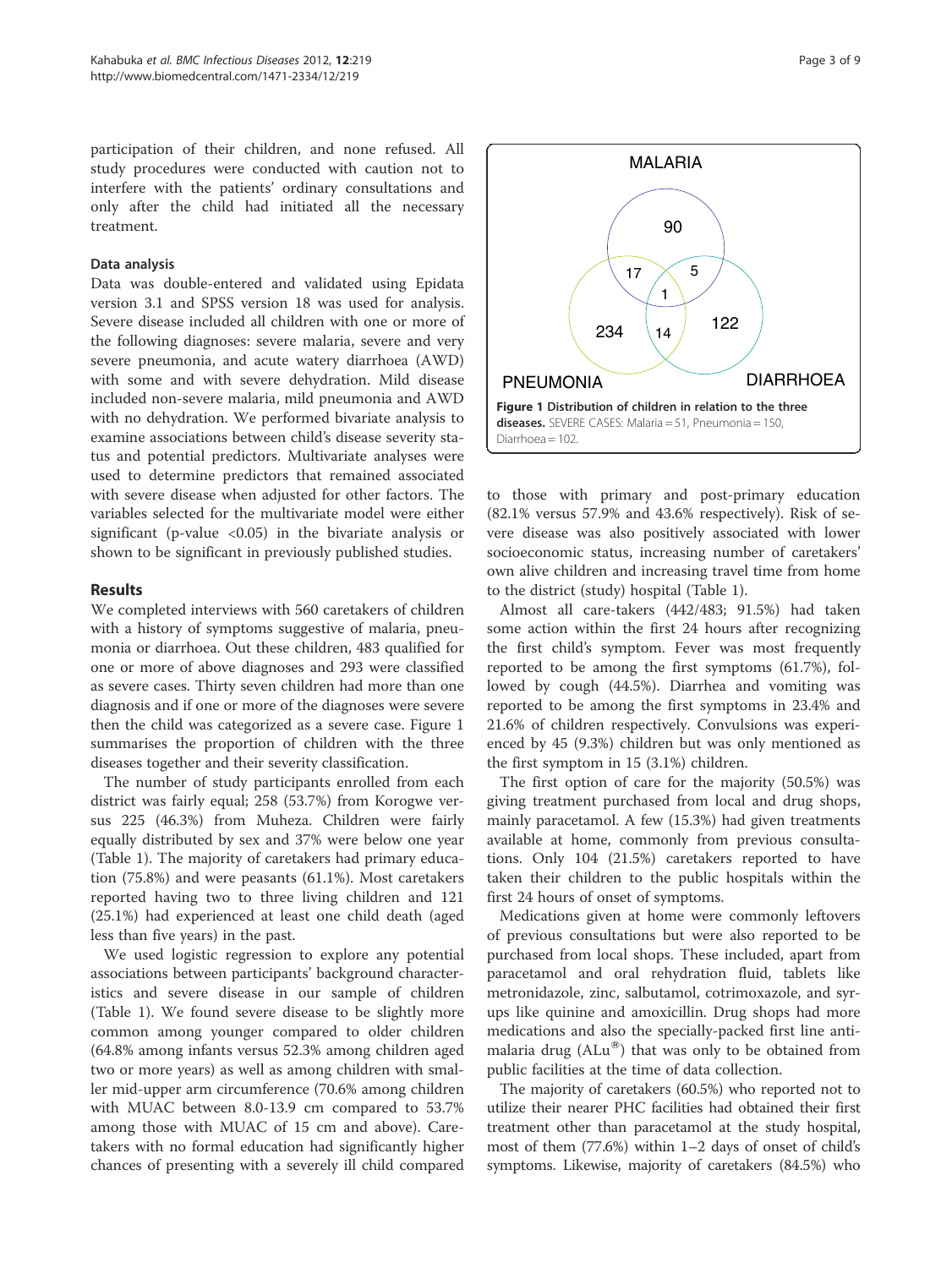| Risk factor for disease severity | Total cases** | Severe disease cases (%)     | OR                    | <b>AOR</b>           |
|----------------------------------|---------------|------------------------------|-----------------------|----------------------|
| Child's Sex                      |               |                              |                       |                      |
| Female                           | 230           | 146 (63.5)<br>$1.3(0.9-1.8)$ |                       | $1.3(0.9-2.0)$       |
| Male                             | 253           | 147 (58.1)                   | ref                   | ref                  |
| Child's Age                      |               |                              |                       |                      |
| 0-11 months                      | 179           | 116 (64.8)                   | $1.7(1.1-2.6)$ *      | $1.8$ (1.1-2.8)*     |
| 12-23 months                     | 131           | 87 (66.4)                    | $1.8$ $(1.1-2.9)$ *   | $1.9(1.1-3.0)$ *     |
| 24+ months                       | 172           | 90 (52.3)                    | ref                   | ref                  |
| <b>Child's Weight</b>            |               |                              |                       |                      |
| 0-9.9 kg                         | 253           | 169 (66.8)                   | $1.8$ $(1.2 - 2.6)$ * | $1.6(0.9-3.0)$       |
| 10.0-14.9 kg                     | 204           | 109 (53.4)                   | ref                   | ref                  |
| 15.0-20+ kg                      | 22            | 12 (54.5)                    | $1.0(0.4-2.5)$        | $1.2(0.5-3.2)$       |
| <b>Child's MUAC</b>              |               |                              |                       |                      |
| 8.0-13.9 cm                      | 160           | 113 (70.6)                   | $2.1$ $(1.3-3.3)*$    | $1.6$ $(1.0-2.6)$ *  |
| 14.0-14.9 cm                     | 139           | 80 (57.6)                    | $1.2(0.7-1.8)$        | $1.0(0.6-1.7)$       |
| 15.0-20.0 cm                     | 177           | 95 (53.7)                    | ref                   | ref                  |
| <b>Caretaker's Education</b>     |               |                              |                       |                      |
| No formal education              | 78            | 64 (82.1)                    | 5.9 (2.5-13.9)*       | 6.6 $(2.7 - 15.8)^*$ |
| Primary education                | 366           | 212 (57.9)                   | $1.8(0.9-3.5)$        | $2.0 (1.0 - 4.0)^*$  |
| Post-primary education           | 39            | 17 (43.6)                    | ref                   | ref                  |
| Caretaker's SES                  |               |                              |                       |                      |
| Low                              | 174           | 106 (60.9)                   | $1.6(1.0-2.7)^{*}$    | $1.5(0.9-2.6)$       |
| Middle                           | 217           | 142 (65.4)                   | $1.9$ $(1.2-3.2)$ *   | $1.9(1.2-3.2)$ *     |
| High                             | 91            | 45 (49.5)                    | ref                   | ref                  |
| No. of own alive children        |               |                              |                       |                      |
| 1 child                          | 137           | 69 (50.4)                    | ref                   | ref                  |
| 2-3 children                     | 240           | 149 (62.1)                   | $1.6$ $(1.1-2.5)$ *   | $1.7$ $(1.1-2.7)$ *  |
| 4 or more children               | 103           | 74 (71.8)                    | $2.5(1.5-4.3)^{*}$    | $2.5$ $(1.4-4.5)$ *  |
| Home-hospital travel time        |               |                              |                       |                      |
| 0-59 min                         | 164           | 81 (49.4)                    | ref                   | ref                  |
| 60-119 min                       | 136           | 79 (58.1)                    | $1.4(0.9-2.2)$        | $1.4(0.9-2.3)$       |
| $120+ min$                       | 143           | 99 (69.2)                    | $2.3$ $(1.4-3.7)$ *   | $2.1 (1.3 - 3.4)^*$  |

Table 1 Multiple logistic regression of possible background risk factors for severe disease among studied children  $(n = 483)$ 

OR - Unadjusted odds ratio (from bivariate analysis). AOR- Adjusted for child's Age and Sex, and Caretakers Education and socio-economic status (SES).

 $*$  - significant findings.

\*\*- Varying total due to missing cases . MUAC – Mid Upper Arm Circumference.

reported having utilized their nearer PHC facilities had also obtained their first treatment, other than paracetamol, from the public hospitals (PHC facility visited first or study hospital). However, only 24.8% had received this treatment within 1–2 days after the child got symptoms; 35.8% had received it on the 3rd or 4th day while the remaining 39.4% got it on the  $5<sup>th</sup>$  day or later.

Severe disease was more common among children with longer symptoms duration and among children who had utilized Primary Health Care (PHC) facilities for the same illness (Table 2). Children who had received treatments other than paracetamol for the same illness

before coming to the district hospital had a higher probability of presenting with severe disease as compared to those who had received paracetamol only (67.9% versus 51.8%). Severe disease was also more common among children who had obtained the first treatment other than paracetamol from local sources or drug shops.

Table 3 below depicts results from multiple logistic regression analysis to compare risk factors for disease severity in individual diseases. The findings indicate that caretaker's number of living children was strongly associated with malaria severity while it was weakly associated with diarrhoea severity and not with pneumonia severity.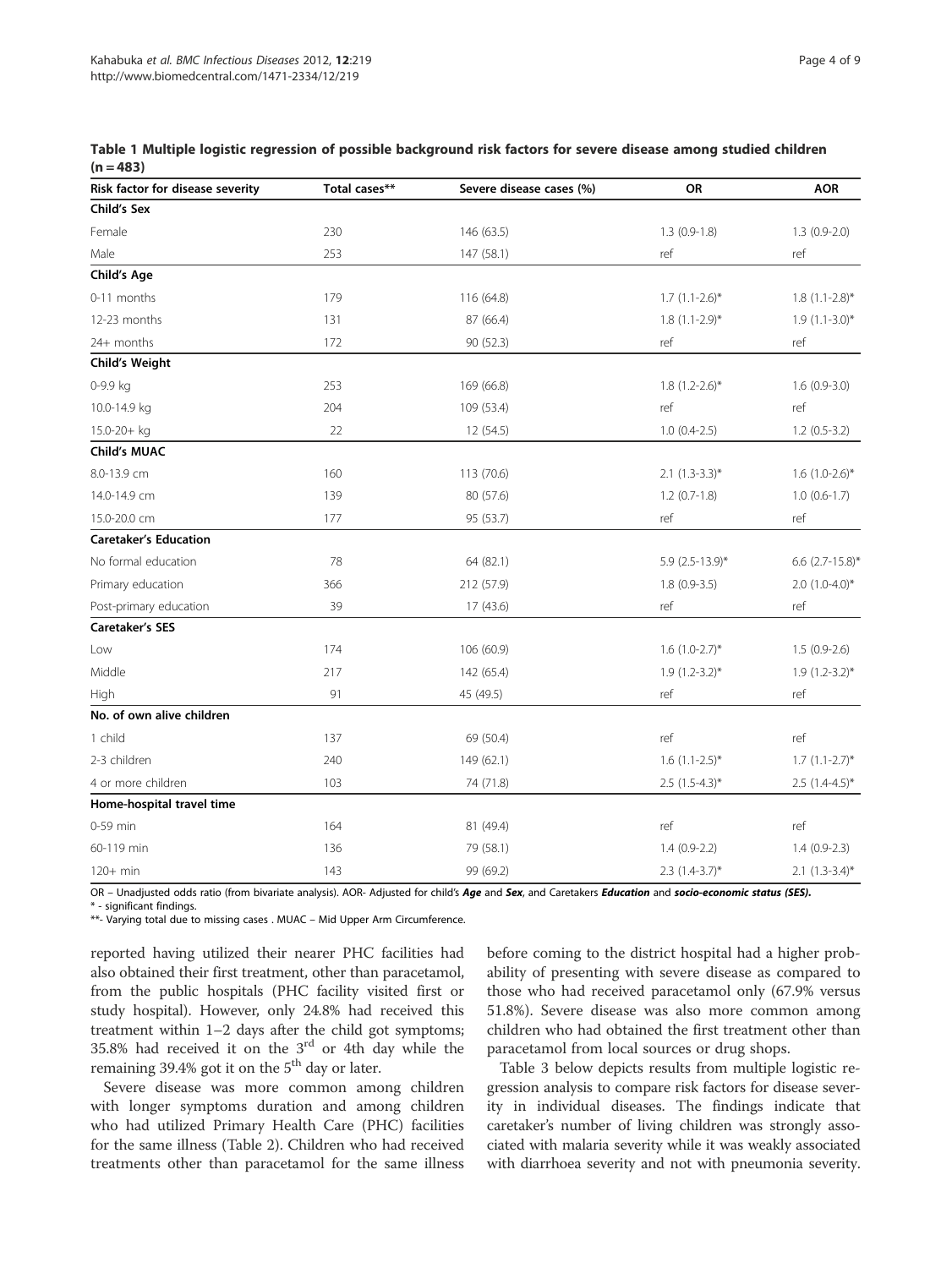| Risk factor for disease severity      | <b>Total number</b><br>of cases ** | Cases with severe<br>disease (%) | <b>OR</b>         | <b>AOR</b>            |
|---------------------------------------|------------------------------------|----------------------------------|-------------------|-----------------------|
| <b>Symptoms duration</b>              |                                    |                                  |                   |                       |
| $1-2$ days                            | 246                                | 121 (49.2)                       | ref               | ref                   |
| 3-4 days                              | 137                                | 102 (74.5)                       | 3.0 $(1.9-4.8)$ * | $2.9(1.8-4.7)$ *      |
| 5 or more days                        | 100                                | 70 (70.0)                        | $2.4(1.5-4.0)$ *  | $2.1$ (1.3-3.6)*      |
| First Rx PCM alone for 24 hrs or more |                                    |                                  |                   |                       |
| <b>No</b>                             | 299                                | 203 (67.9%)                      | $2.0$ (1.3-2.9)*  | $1.8$ $(1.2 - 2.7)$ * |
| Yes                                   | 170                                | 88 (51.8%)                       | ref               | ref                   |
| Source of first Rx other than PCM     |                                    |                                  |                   |                       |
| Home/local or drug shop               | 123                                | 95 (77.2)                        | $2.9(1.8-4.7)$ *  | $3.2$ (1.9-5.2)*      |
| Private hospital                      | 25                                 | 16(64.0)                         | $1.5(0.7-3.5)$    | $1.9(0.8-4.8)$        |
| Public hospital                       | 330                                | 178 (53.9)                       | ref               | ref                   |
| Local herbs use                       |                                    |                                  |                   |                       |
| <b>No</b>                             | 433                                | 259 (59.8)                       | ref               | ref                   |
| Yes                                   | 50                                 | 34 (68.0)                        | $1.4(0.8-2.7)$    | $1.4(0.7-2.8)$        |
| Use of nearer PHC facility            |                                    |                                  |                   |                       |
| <b>No</b>                             | 191                                | 93 (48.7)                        | ref               | ref                   |
| Yes                                   | 132                                | 110 (83.3)                       | 5.3 $(3.1-9.0)$ * | 5.2 $(3.0-9.1)$ *     |

Table 2 Multiple logistic regression of potential care-seeking risk factors for severe disease among studied children  $(n = 483)$ 

OR - Unadjusted odds ratio (from bivariate analysis). AOR - Adjusted for child's Age and Sex, and Caretakers Education and socio-economic status (SES).

\* - significant findings.

\*\*- Varying total due to missing cases.

PCM = paracetamol. Rx = treatment. PHC = primary health care.

On the other hand, caretaker's SES and travel time to district hospital was associated with severity of pneumonia and diarrhoea but not with severity of malaria. Use of a nearer PHC facility was the only factor that was found to be significantly associated with disease severity from all the three diseases.

SP (sulphadoxine-pyrimethamine or Fansidar®, formerly first line anti-malaria drug) was reported by 19 caretakers as the only drug provided to their children for the treatment of malaria (suspected or confirmed by tests). Five caretakers reported receiving this drug from public facilities, 6 from drug shops, 7 from private hospitals and 1 from unknown source. Eight out of nine children who received SP and who were confirmed having malaria by tests at the district hospital, had presented with severe malaria, two of them died. SP use for confirmed malaria treatment was highly associated with severe malaria; 89% of children treated with SP had presented with severe malaria compared to only 42% among those who had not received SP  $(P < 0.01)$ .

#### **Discussion**

In this study from rural Tanzania, we found that children had a higher probability of presenting at the district hospital with severe disease if they had utilized PHC facilities for the same illness, had obtained the first treatment other than paracetamol from local sources and drug shops, and if they had received SP as the only treatment for malaria. Presenting with severe disease was also associated with caretakers' low level of education and poor nutritional status of children.

An increased risk of severe disease among children of caretakers who reported having utilized their nearer PHC facilities for the same illness might have resulted from selection bias. Caretakers of children who improved after having utilized PHC facilities obviously needed not to come to the district hospital. In addition to that, caretakers of children with severe disease who do not recover after utilizing PHC facilities might be more often referred to and seen at the district hospitals than those with severe disease who do not seek care at PHC facilities. However it is worth noting that, the majority of caretakers who reported having utilized their nearer PHC facilities had obtained the first treatment other than paracetanol much later (on the third day or later) as compared to those who did not utilize them. Delays in treatment initiation among PHC users could be explained by the reported frequent shortages of drugs at these facilities [13], also reported in the study area [14]. Unavailability of drugs at PHC facilities may result in delays of several days, from the time drugs are prescribed until when caretakers are able to purchase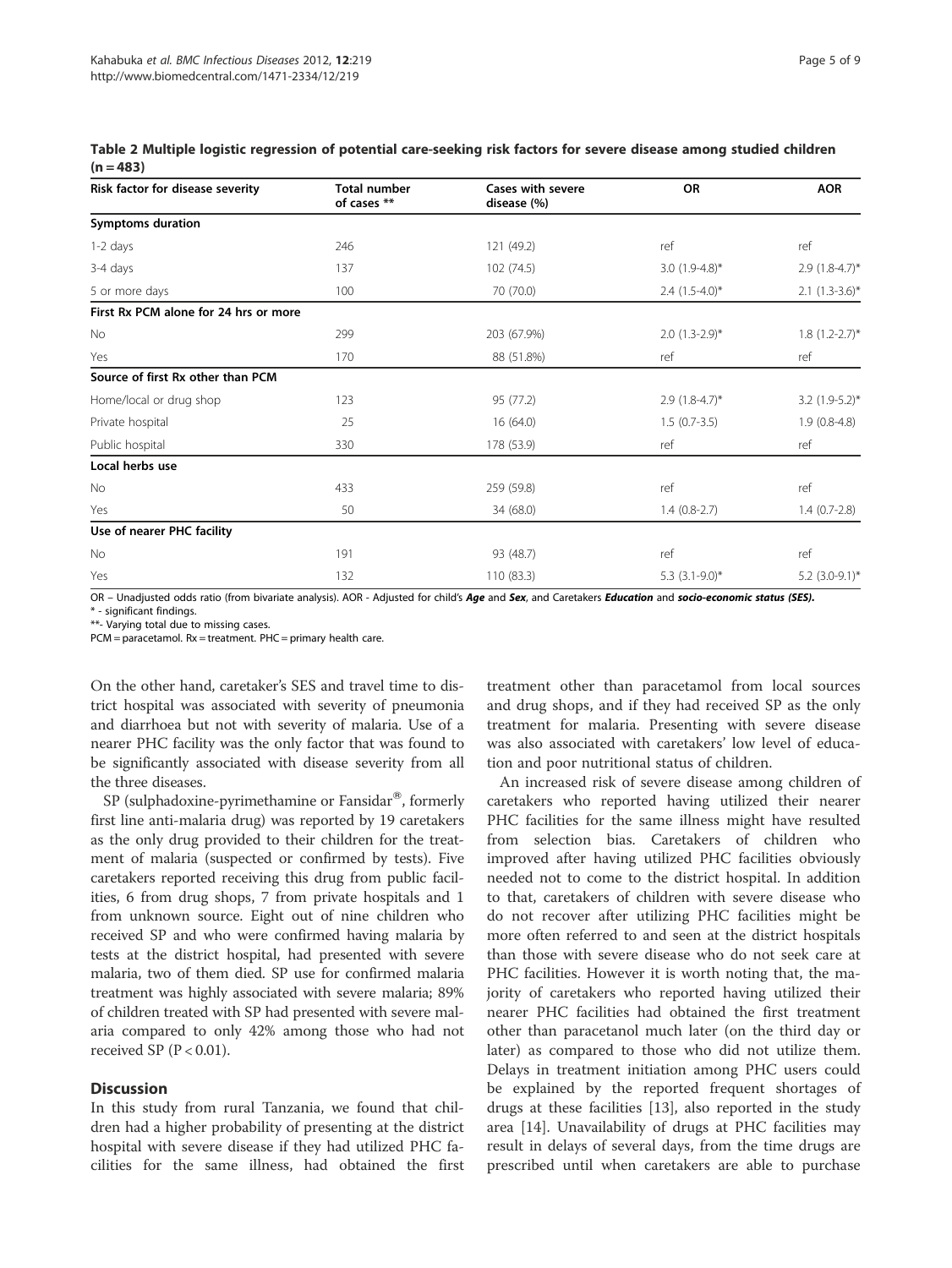| Risk factor for disease severity      | <b>AOR</b><br>(All cases) | <b>AOR</b><br>(Malaria cases) | <b>AOR</b>         | <b>AOR</b><br>(Diarrhoea cases) |
|---------------------------------------|---------------------------|-------------------------------|--------------------|---------------------------------|
|                                       |                           |                               | (Pneumonia cases)  |                                 |
| <b>Caretaker's Education</b>          |                           |                               |                    |                                 |
| No formal education                   | 6.6 $(2.7 - 15.8)^*$      |                               | $1.8(0.7-4.7)$     | $3.5(0.6-21.4)$                 |
| Primary education                     | $2.0(1.0-4.0)$ *          | ş                             | $1.7(0.7-3.9)$     | $2.2$ (0.4-10.6)                |
| Post-primary education                | ref                       |                               | ref                | ref                             |
| <b>Caretaker's SES</b>                |                           |                               |                    |                                 |
| Low                                   | $1.5(0.9-2.6)$            | $1.2(0.4-3.7)$                | $1.8(0.9-3.8)$     | $1.7(0.6-4.8)$                  |
| Middle                                | $1.9(1.2-3.2)^{*}$        | $1.0(0.4-2.8)$                | $2.2$ (1.1-4.2)*   | $1.2(0.4-3.5)$                  |
| High                                  | ref                       | ref                           | ref                | ref                             |
| No. of own alive children             |                           |                               |                    |                                 |
| 1 child                               | ref                       | ref                           | ref                | ref                             |
| 2-3 children                          | $1.7(1.1-2.7)$ *          | $3.2$ (1.0-10.4)*             | $0.7(0.4-1.4)$     | $2.0(0.8-4.9)$                  |
| 4 or more children                    | $2.5$ $(1.4-4.5)$ *       | $8.5$ (2.3-30.6)*             | $1.5(0.6-3.3)$     | $1.1(0.4-3.2)$                  |
| Home-hospital travel time             |                           |                               |                    |                                 |
| 0-59 min                              | ref                       | ref                           | ref                | ref                             |
| 60-119 min                            | $1.4(0.9-2.3)$            | $0.4(0.1-1.5)$                | $1.5(0.8-2.7)$     | $2.1(0.7-6.2)$                  |
| $120+ min$                            | $2.1 (1.3 - 3.4)^*$       | $0.9(0.3-2.9)$                | $1.6(0.9-3.1)$     | 3.9 (1.4-10.9)*                 |
| First Rx PCM alone for 24 hrs or more |                           |                               |                    |                                 |
| No                                    | $1.8$ $(1.2 - 2.7)$ *     | $0.9(0.4-2.2)$                | $1.8(1.1-3.3)^{*}$ | $1.7(0.7-4.4)$                  |
| Yes                                   | ref                       | ref                           | ref                | ref                             |
| Source of first Rx other than PCM     |                           |                               |                    |                                 |
| Home/local or drug shop               | $3.2$ (1.9-5.2)*          |                               | $2.4$ (1.3-4.5)*   | $1.2(0.5-2.8)$                  |
| Private hospital                      | $1.9(0.8-4.8)$            | ş                             | $1.7(0.5-5.5)$     | $0.3(0.1-1.5)$                  |
| Public hospital                       | ref                       |                               | ref                | ref                             |
| Use of nearer PHC facility            |                           |                               |                    |                                 |
| No                                    | ref                       | ref                           | ref                | ref                             |
| Yes                                   | $5.2$ (3.0-9.1)*          | 4.2 $(1.7-10.5)$ *            | $5.2$ (2.3-11.9)*  | 4.4 $(1.2 - 15.8)^*$            |

#### Table 3 Comparison of potential background risk factors for disease severity among individual diseases (n = 483)

AOR- Adjusted for child's Age and Sex, and Caretakers Education and socio-economic status (SES).

} - Numbers too small to enable any comparison across groups.

\* - significant findings.

PCM = paracetamol. Rx = treatment. PHC = primary health care.

them from the drug shops. This finding needs further investigation.

The preference for drugs from local shops as the first option of care shown in this study is not a new finding [15-17]. The positive association between obtaining the first treatment other than paracetamol from these shops and severe disease in children is worth noting. Drug shops in Tanzania are very poorly regulated and some of them sell unregistered and sometimes expired drugs [18]. On the other hand, the reported use of drugs kept at home from previous consultations needs further investigation as this practice could be associated with treatment failures resulting from the use of expired drugs. Oral suspensions of some of the commonly prescribed syrups like amoxicillin and cotrimoxazole should be used only for a maximum of 7 days and then

discarded. Caretakers might be using these syrups for extended periods of time.

A quarter of our study participants had experienced at least one child death in the past. This depressing finding calls for urgent measures to improve the situation. The high number of deaths among children may be linked to some of the reported unexpected practices at PHC facilities in the study area [19], including the ongoing provision of SP for malaria treatment in children. Malaria is still the number one killer of children below five years in Africa [20], as well as in Tanzania [21]. Resistance of malaria parasites to SP was commonly reported in many parts of Africa as well as Tanzania between 1999–2000 [22]. In a study conducted in 2000 in Muheza district (one of our study districts), it was found that 45% of the patients treated with SP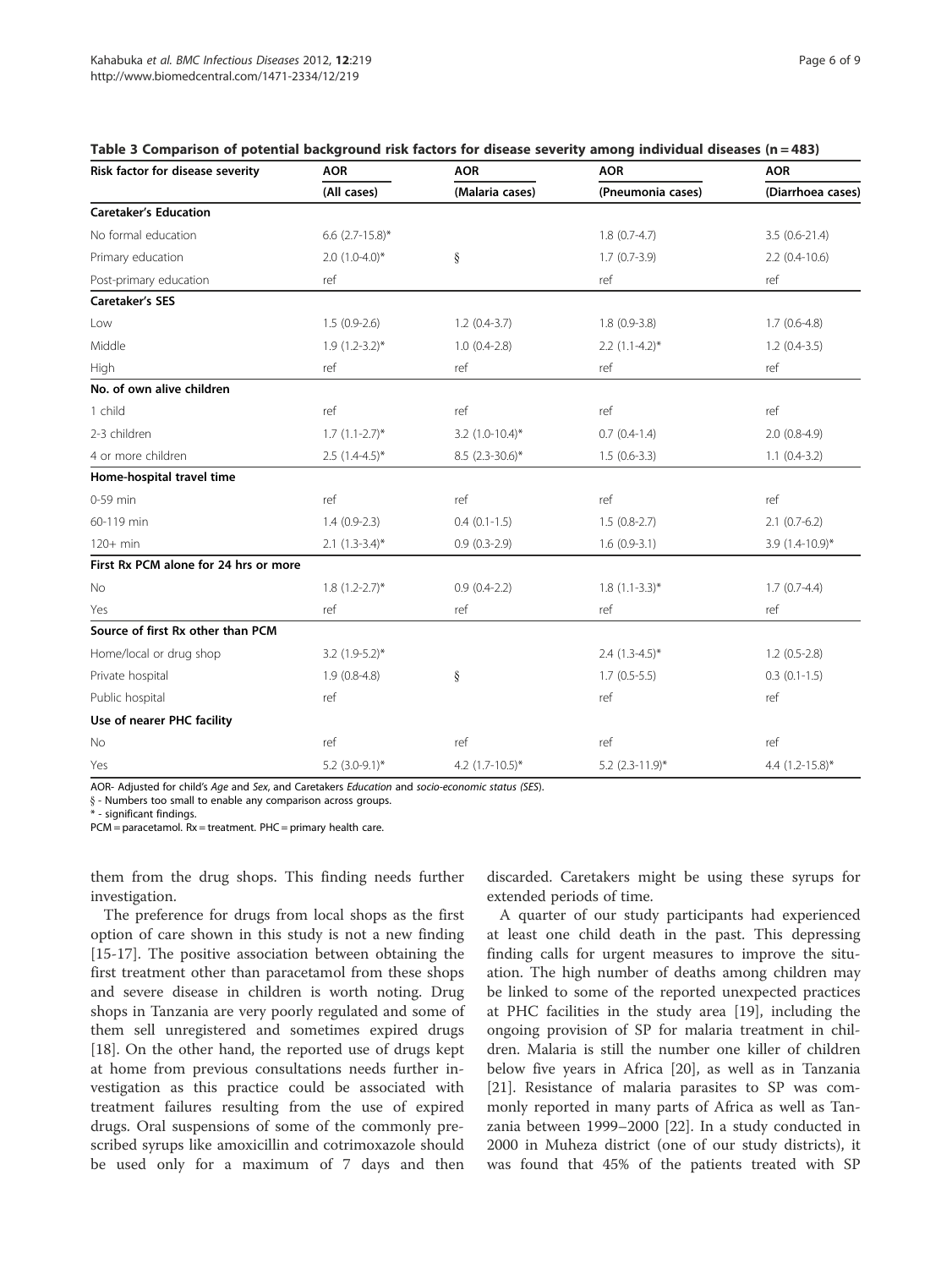failed to clear their parasitemias to below patency levels on day 7 [23]. In 2004, the World Health Organization (WHO) recommended that all countries revise their malaria treatment policies and opt for a combination treatment, preferably an artemisinin-based combination therapy (ACT) [24]. Hence, Tanzania changed its first-line treatment for malaria from sulphadoxine-pyrimethamine (SP) to artemether-lumefantrine  $(ALu^{\otimes})$  in 2005 [25]. With funding from the Global Fund, Tanzania began, in December 2006, providing ACTs through public and mission health facilities free of charge to all children under five years and at a subsidized price for the rest of the population [26]. Surprisingly, five out of nineteen children who received SP as the only treatment for malaria reported having received it from public hospitals.

At the time of this study (2009/2010), subsidized  $ALu^®$  was not yet available outside public facilities in the study area [27]. Hence we predict that SP use for malaria treatment at the community level could be even higher than we have reported in this hospital – based study, and even much higher among caretakers who do not utilize public health facilities (not represented in this study). Further research is needed to ascertain the extent to which this drug is still in use for malaria treatment in children, as this drug was highly associated with severe malaria and death in our sample of children.

Availability of ACT products in the private sector has generally been limited to registered pharmacies in urban areas where the price of a course of therapy is around 8– 10 U.S. dollars [28]. The new treatment is well beyond the reach of individuals living in rural and peri-urban communities who need them the most. This has left millions of Tanzanians in rural areas, including the study area, to rely on public sector facilities for access to the recommended first-line treatment for malaria. If they seek treatment from other sources they may end up receiving suboptimal therapies, such as SP, which is more affordable and widely available. However, a few caretakers in our study had reported to occasionally having bought the specially packed subsidized  $ALu^{\omega}$  for public facilities in their nearby local drug shops when these drugs were out of stock at their nearby PHC facilities. This finding raises an alarm.

There have been efforts to make subsidized ACTs available through Accredited Drug Dispensing Outlets (ADDOs) after realizing an important role played by this sector in provision of malaria treatment [28]. In 2007, using funding from the President's Malaria Initiative (PMI) and technical support from Rational Pharmaceutical Management Plus (RPM Plus) Program, Tanzania Food and Drugs Authority (TFDA) and National Malaria Control Programme (NMCP) began a pilot program to make subsidized ACTs available through ADDOs in 10 districts of Morogoro and Ruvuma regions [28]. The program resulted in a gradual increase in the number of malaria patients treated with ACTs, from 3% of all antimalarials sold in July 2007 to 26% in June 2008. At the same time, the use of non-ACT antimalarials like SP declined. Currently, the government of Tanzania is trying to expand the provision of the subsidized ALu® through ADDOs countrywide.

In line with our findings, several previous studies had established severe disease to be more common among younger children and children of caretakers with lower level of education and SES [3,29,30]. In one hospitalbased study conducted in southern Kerala, India, they found that severe pneumonia was less frequent in children over 2 years [30]. Likewise in our study severe disease was found to be more common in children less than two years as compared to those aged two years and above. In the Indian study above [30], paternal and maternal education of up to middle school and above was found to be protective against development of severe pneumonia. Similarly, our study showed an inverse association between severe disease and caretakers' level of education. One community-based study in rural southern Tanzania found that it was more likely for caretakers with higher SES to seek care from an appropriate provider as compared to those with lower SES [8]. In the same study, the frequency of antibiotic use for probable pneumonia among children with the lowest SES was less than half of those with the highest SES, and children in the lowest SES group were half as likely to have been given antimalarials as those in the highest SES category.

The observed positive association between severe disease and more number of children may be due to confounding; explained by the fact that caretakers with low education and SES also tend to have more children. However, the association persisted even after controlling for education and SES. This finding needs more investigation as it could provide another target group for the fight towards child mortality from treatable illnesses.

#### Methodological strengths and limitations

The present study has reported factors associated with severe disease from the three main childhood killers (malaria, pneumonia and diarrhea), thus providing more areas for further intervention towards child mortality from treatable illnesses. This study inquired care-seeking information related to the current child illness. By using this approach, we believe we minimized recall bias as we were able to pick up easily forgettable care-seeking information which community based studies may miss, often relying on past illness episodes of preceding weeks.

Our study was hospital-based and was conducted at district referral hospitals because this was the most convenient way to study factors associated with severe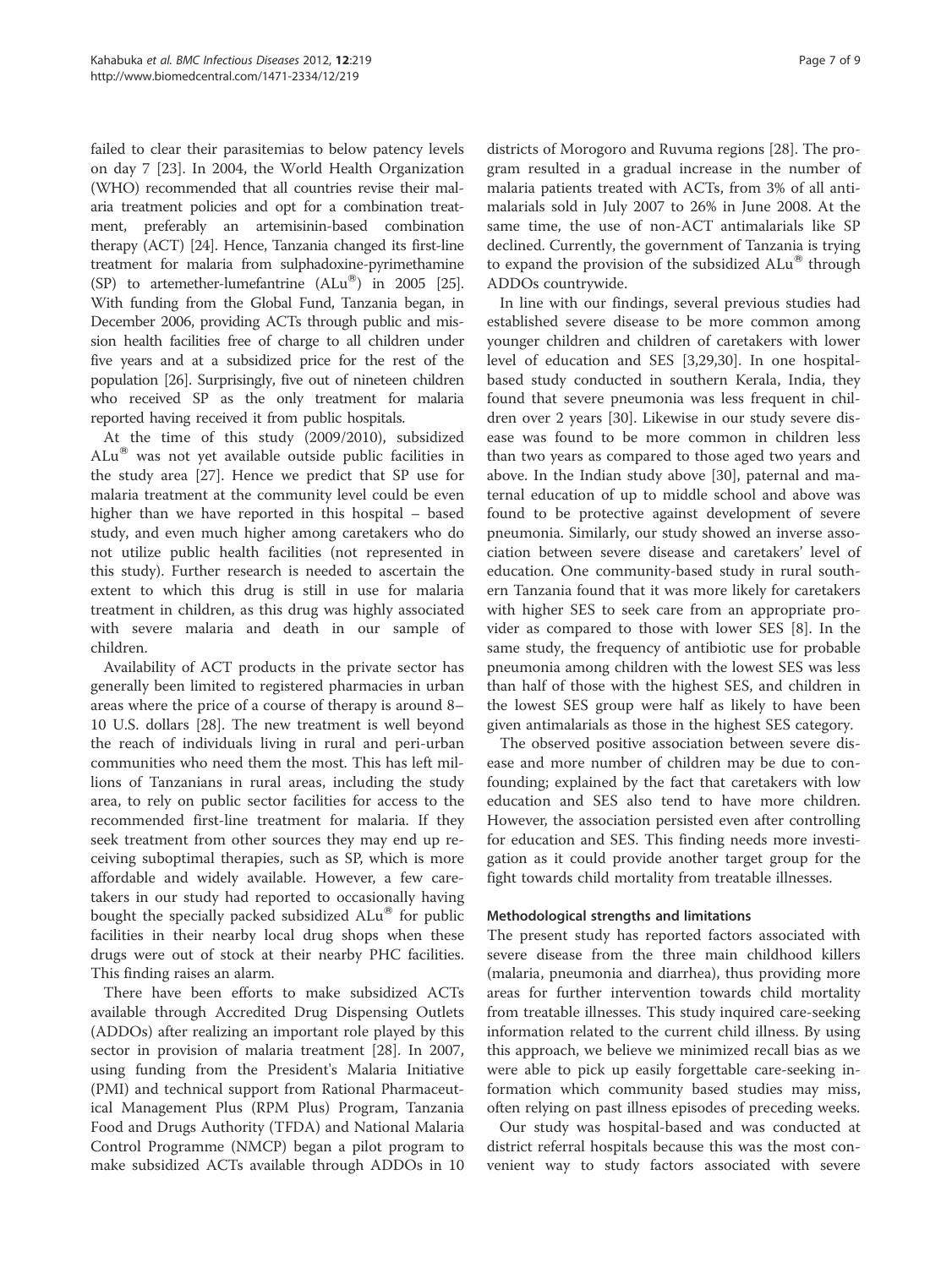disease. To avoid the selection bias, the study should ideally have been community-based, including all children with the three diseases in the area. However, it would be very difficult to identify and include a high enough number of severely ill children at the community level. Hence, we acknowledge that we missed mild and severe cases that used other options of care and did not come to the district hospitals. However, biased associations would only arise if an interaction is present between severity of disease and potential predictors in relation to the frequency of seeking hospital care. As discussed above, this might be the case when attending PHC facilities is studied as a risk factor, but seems less likely to influence the findings of the other predictors. Furthermore, our findings are similar to findings from previously community-based studies on risk factors for early childhood deaths [8,31,32].

Thirty seven children had more than one diagnoses; one child had all three diagnoses. We do not think this influenced our findings significantly as the number of children with more than one severe disease was very small. The fact that we did not include caretakers of fifteen children who died before the interviews could be conducted could have biased our findings towards milder disease. However since the number is too small we think the bias should be minimal.

#### **Conclusions**

Our study has identified some factors that are associated with severity of disease from malaria, pneumonia and diarrhea. We argue that health interventions addressing the factors and risk groups identified in this study would be important for further reduction of child mortality from treatable illnesses. The findings also indicate the strong need for district health systems strengthening, including strict regulations and close quality monitoring of the available PHC facilities and drug shops. Further studies are needed for providing more evidence of the ways and extent by which low quality of services at the existing PHC facilities and drug shops contribute to high mortality among children in developing countries.

#### Abbreviations

SP: Sulfadoxine-pyrimethamine (old-first line antimalarial drug same as Fansider®); ALu®: Artemether Lumefantrine ( current first-line antimalaria drug); AWD: Acute watery diarrhoea; PCM: Paracetamol; PHC: Primary Health Care; WHO: World Health Organization; ADDOs: Accredited Drug Dispensing Outlets.

#### Competing interests

The authors declare that they have no competing interests.

#### Author's contributions

CK planned and wrote the protocol, collected and analysed data, and drafted the manuscript. GK had substantial contribution to the protocol development as well as data analysis and writing the manuscript. SGH supervised data analysis and contributed in writing the manuscript. All authors have read and approved the final version.

#### Acknowledgements

This study was funded by the Norwegian government through Quota program and was part of PhD training. We are grateful to all respondents for participating in the study. Special thanks to Mr. Salum Mshamu, Dr. Samuel Gesase, Dr. Selemani Mtunguja and Dr. Monica Billa for their support during data collection.

#### Received: 21 March 2012 Accepted: 11 September 2012 Published: 14 September 2012

#### References

- 1. Black RE, Cousens S, Johnson HL, Lawn JE, Rudan I, Bassani DG, Jha P, Campbell H, Walker CF, Cibulskis R: Global, regional, and national causes of child mortality in 2008: a systematic analysis. Lancet 2010, 375(9730):1969–1987.
- 2. Bryce J, Boschi-Pinto C, Shibuya K, Black RE: WHO estimates of the causes of death in children. *Lancet* 2005, 365(9465):1147-1152.
- 3. Bassat Q, Guinovart C, Sigaúque B, Aide P, Sacarlal J, Nhampossa T, Bardají A, Nhacolo A, Macete E, Mandomando I: Malaria in rural Mozambique. Part II: children admitted to hospital. Malaria J 2008, 7(1):37.
- 4. Sehgal V, Sethi GR, Sachdev HPS, Satyanarayana L: Predictors of mortality in subjects hospitalized with acute lower respiratory tract infections. Indian Pediatr 1997, 34:213–219.
- 5. Alonso PL, Lindsay SW, Armstrong JRM, de Francisco A, Shenton FC, Greenwood BM, Conteh M, Cham K, Hill AG, David PH: The effect of insecticide-treated bed nets on mortality of Gambian children. Lancet 1991, 337(8756):1499–1502.
- 6. Phillips-Howard PA, Nahlen BL, Kolczak MS, Hightower AW, Ter Kuile FO, Alaii JA, Gimnig JE, Arudo J, Vulule JM, Odhacha A: Efficacy of permethrintreated bed nets in the prevention of mortality in young children in an area of high perennial malaria transmission in western Kenya. AmJTrop Med Hyg 2003, 68(4 suppl):23–29.
- 7. Victora CG, Wagstaff A, Schellenberg JA, Gwatkin D, Claeson M, Habicht JP: Applying an equity lens to child health and mortality: more of the same is not enough. Lancet 2003, 362(9379):233–241.
- 8. Schellenberg JA, Victora CG, Mushi A, de Savigny D, Schellenberg D, Mshinda H, Bryce J: Inequities among the very poor: health care for children in rural southern Tanzania. Lancet 2003, 361(9357):561–566.
- 9. National Bureau of Statistics: United Republic of Tanzania: 2002 Population and Housing Census: General Report. Dar es salaam: Central Census Office Tanzania; 2002.
- 10. Sembuche SH, Ishengoma DS, Seth MD, Francis F, Rutta AS, Kamugisha ML, Lemnge MM: Epidemiology of malaria in an area prepared for clinical trials in Korogwe, north-eastern Tanzania. Malaria J 2009, 8:165.
- 11. Kamugisha ML, Gesase S, Mlwilo TD, Mmbando BP, Segeja MD, Minja DT, Massaga JJ, Msangeni HA, Ishengoma DR, Lemnge MM: Malaria specific mortality in lowlands and highlands of Muheza district, north-eastern Tanzania. Tanzan Health Res Bull 2007, 9(1):32–37.
- 12. World Health Organization: Pocket book of hospital care for children: Guidelines for the management of common illnesses with limited resources. Geneva: WHO; 2005.
- 13. Jupp D: Views of the Poor: The Perspectives of Rural and Urban Poor in Tanzania as Recounted through Their Stories and Pictures. Berne: Swiss Agency for Development and Cooperation; 2003.
- 14. Kahabuka C, Kvale G, Moland K, Hinderaker S: Why caretakers bypass primary health care facilities for child care-a case from rural Tanzania. BMC Health Serv Res 2011, 11(1):315.
- 15. Ruebush TK, Kern MK, Campbell CC, Oloo AJ: Self-treatment of malaria in a rural area of western Kenya. Bull World Health Organ 1995, 73(2):229.
- 16. Salako LA, Brieger WR, Afolabi BM, Umeh RE, Agomo PU, Asa S, Adeneye AK, Nwankwo BO, Akinlade CO: Treatment of childhood fevers and other illnesses in three rural Nigerian communities. J Trop Pediatrics 2001, 47(4):230.
- 17. Källander K, Hildenwall H, Waiswa P, Galiwango E, Peterson S, Pariyo G: Delayed care seeking for fatal pneumonia in children aged under five years in Uganda: a case-series study. Bull World Health Organ 2008, 86(5):332–338.
- 18. Goodman C, Kachur SP, Abdulla S, Bloland P, Mills A: Drug shop regulation and malaria treatment in Tanzania—why do shops break the rules, and does it matter? Health Policy Plan 2007, 22(6):393–403.